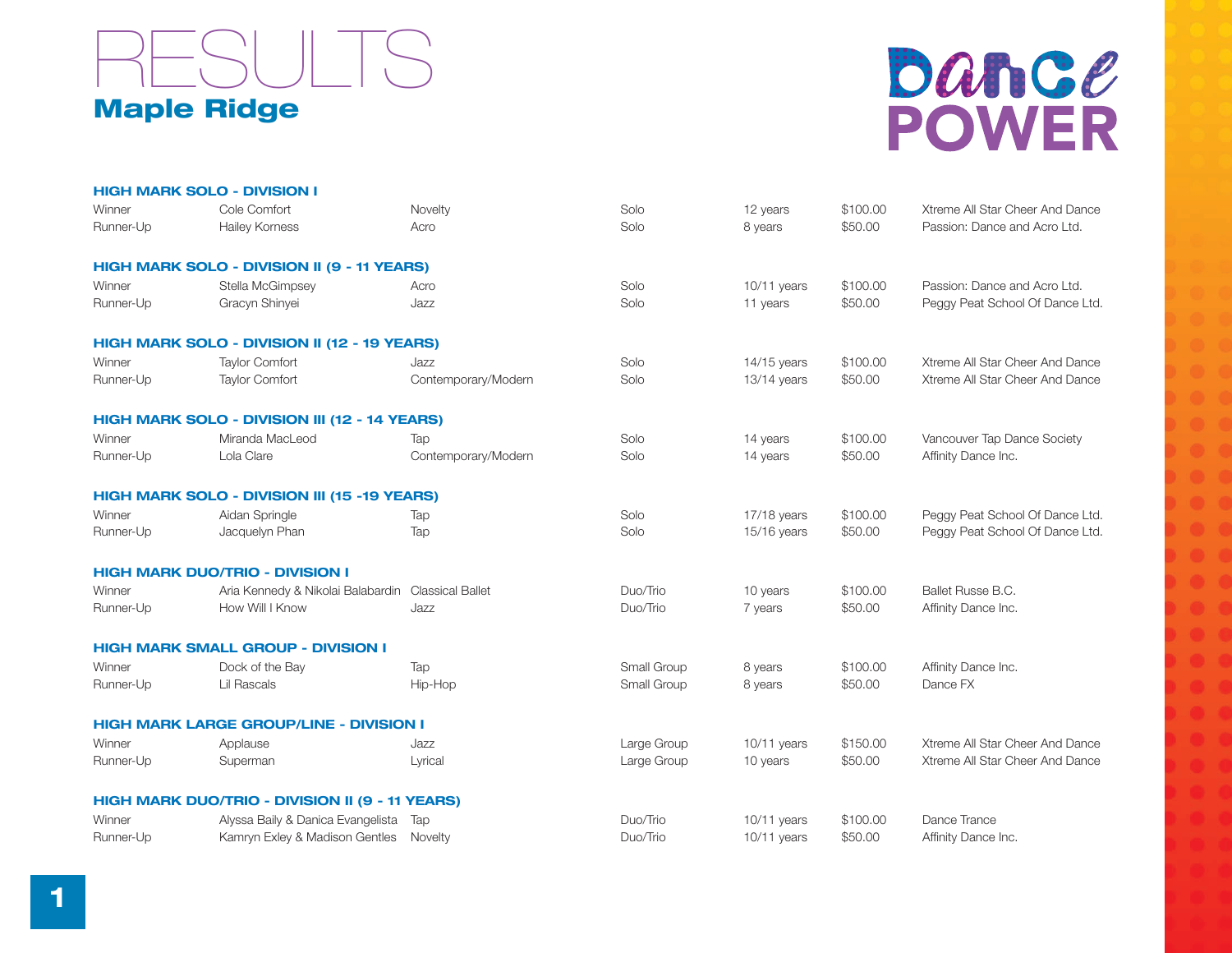### Maple Ridge RESULTS



|                     | HIGH MARK DUO/TRIO - DIVISION II (12 - 19 YEARS)                |                            |               |               |             |                                 |
|---------------------|-----------------------------------------------------------------|----------------------------|---------------|---------------|-------------|---------------------------------|
| Winner              | Dawson Boyd & Gavin Tewson                                      | Novelty                    | Duo/Trio      | 16 years      | \$100.00    | Xtreme All Star Cheer And Dance |
| Runner-Up           | Miranda Chyzzy &                                                |                            |               |               |             |                                 |
|                     | Shanna QuesnnellNovelty                                         | Duo/Trio                   | $13/14$ years | \$50.00       | All-4-Dance |                                 |
|                     | HIGH MARK SMALL GROUP - DIVISION II (9 - 11 YEARS)              |                            |               |               |             |                                 |
| Winner              | Landslide                                                       | Lyrical                    | Small Group   | 11 years      | \$150.00    | Affinity Dance Inc.             |
| Runner-Up           | Rewind                                                          | Contemporary/Modern        | Small Group   | $10/11$ years | \$75.00     | Affinity Dance Inc.             |
|                     | HIGH MARK SMALL GROUP - DIVISION II (12 - 19 YEARS)             |                            |               |               |             |                                 |
| Winner              | Dirty Rascalz                                                   | Hip-Hop                    | Small Group   | $12/13$ years | \$150.00    | Dance FX                        |
| Runner-Up           | She's Leaving Home                                              | Lyrical                    | Small Group   | 12 years      | \$75.00     | Xtreme All Star Cheer And Dance |
|                     | HIGH MARK LARGE GROUP/LINE - DIVISION II(9 - 11 YEARS)          |                            |               |               |             |                                 |
| Winner              | <b>Christmas Elves</b>                                          | Song & Dance               | Line          | 10 years      | \$200.00    | The Young At Arts Dance Academy |
| Runner-Up           | Rockstar                                                        | Jazz                       | Large Group   | $10/11$ years | \$75.00     | Affinity Dance Inc.             |
|                     | <b>HIGH MARK LARGE GROUP/LINE - DIVISION II (12 - 19 YEARS)</b> |                            |               |               |             |                                 |
| Winner              | <b>VGO</b>                                                      | Hip-Hop                    | Large Group   | $14/15$ years | \$200.00    | Dance FX                        |
| Runner-Up           | Zapatos De Bailar                                               | Tap                        | Large Group   | 13/14 years   | \$75.00     | The Young At Arts Dance Academy |
|                     | HIGH MARK DUO/TRIO - DIVISION III (12 - 14 YEARS)               |                            |               |               |             |                                 |
| Winner<br>Runner-Up | Jakob Phan & Amber Plante<br>Keegan Langenhaun &                | Novelty                    | Duo/Trio      | 14 years      | \$100.00    | Peggy Peat School Of Dance Ltd. |
|                     | Jakob Phan                                                      | Tap                        | Duo/Trio      | $13/14$ years | \$50.00     | Peggy Peat School Of Dance Ltd. |
|                     | HIGH MARK DUO/TRIO - DIVISION III (15 -19 YEARS)                |                            |               |               |             |                                 |
| Winner              | Vine                                                            | Contemporary/Modern        | Duo/Trio      | 15/16 years   | \$100.00    | <b>Poirier Productions</b>      |
| Runner-Up           | 2000                                                            | Lyrical                    | Duo/Trio      | 17 years      | \$50.00     | Affinity Dance Inc.             |
|                     | <b>HIGH MARK SMALL GROUP - DIVISION III (12 - 14 YEARS)</b>     |                            |               |               |             |                                 |
| Winner              | The Dream                                                       | <b>Contemporary Ballet</b> | Small Group   | 13/14 years   | \$200.00    | Ballet Russe B.C.               |
| Runner-Up           | Back of Your Skull                                              | Jazz                       | Small Group   | 13/14 years   | \$100.00    | Affinity Dance Inc.             |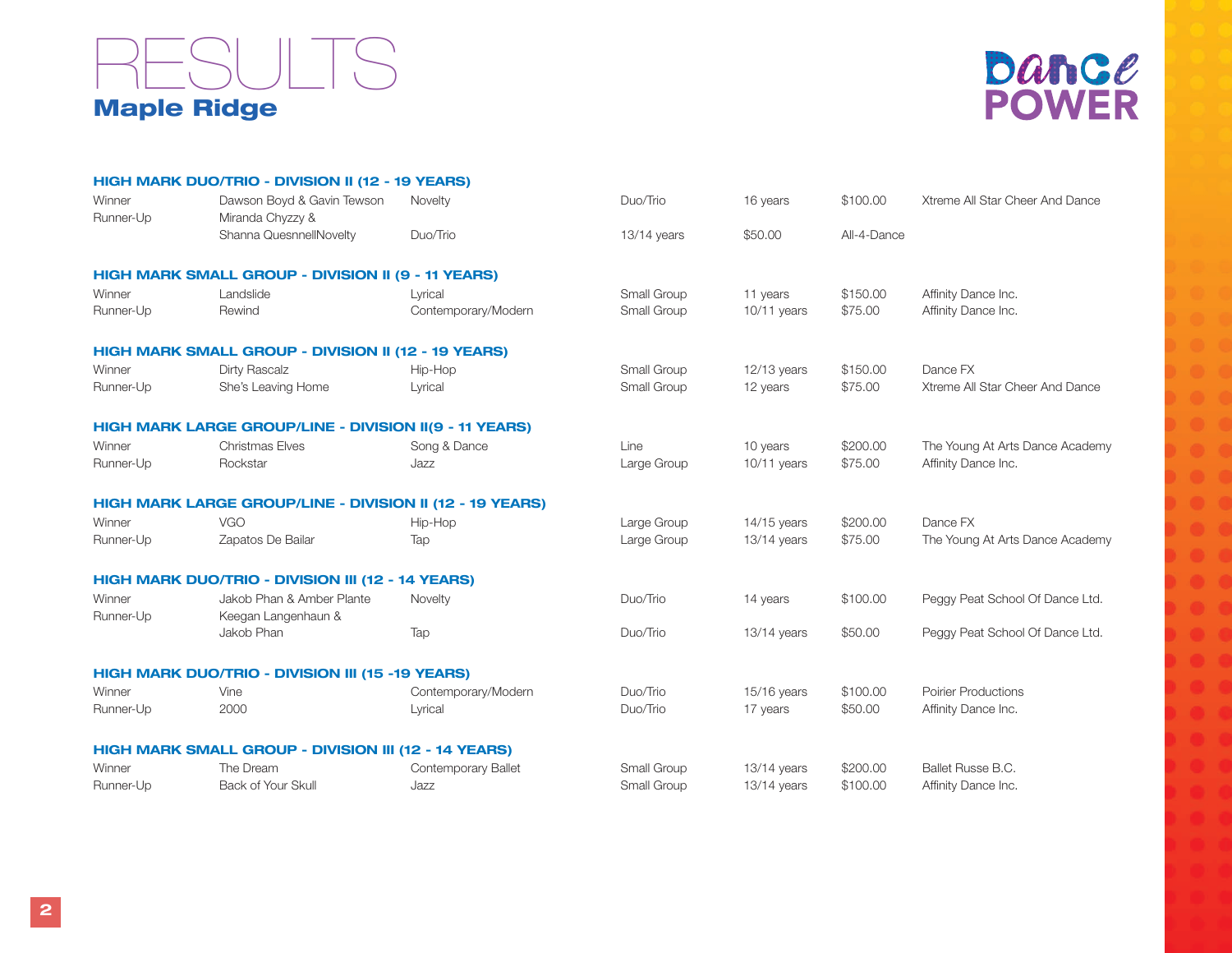### Maple Ridge RESULTS



|                                          | HIGH MARK SMALL GROUP - DIVISION III (15 -19 YEARS) |                                                                 |             |             |          |                                 |
|------------------------------------------|-----------------------------------------------------|-----------------------------------------------------------------|-------------|-------------|----------|---------------------------------|
| Winner Tie                               | Dreams Tie                                          | Tap                                                             | Small Group | 16/17 years | \$100.00 | Peggy Peat School Of Dance Ltd. |
| Winner Tie                               | <b>Big Band</b>                                     | Novelty                                                         | Small Group | 15 years    | \$100.00 | Peggy Peat School Of Dance Ltd. |
| Runner-Up                                | Poker Face                                          | Contemporary/Modern                                             | Small Group | 16/17 years | \$100.00 | Peggy Peat School Of Dance Ltd. |
|                                          |                                                     | HIGH MARK LARGE GROUP/LINE - DIVISION III (12 - 14 YEARS)       |             |             |          |                                 |
| Winner                                   | Something Rotten                                    | Song & Dance                                                    | Line        | 13 years    | \$250.00 | Peggy Peat School Of Dance Ltd. |
| Runner-Up                                | I Remember Her                                      | Lyrical                                                         | Line        | 13 years    | \$100.00 | Peggy Peat School Of Dance Ltd. |
|                                          |                                                     | HIGH MARK LARGE GROUP/LINE - DIVISION III (15 -19 YEARS)        |             |             |          |                                 |
| Winner                                   | Trouble                                             | Tap                                                             | Large Group | 15 years    | \$250.00 | Affinity Dance Inc.             |
| Runner-Up                                | The Big Parade                                      | Contemporary/Modern                                             | Large Group | 15/16 years | \$100.00 | Peggy Peat School Of Dance Ltd  |
| Judge's Choice Tap                       | <b>Christmas Elves</b>                              | Song & Dance                                                    | Line        | 10 years    | \$100.00 | The Young At Arts Dance Academy |
| Judge's Choice Jazz                      | Tilted                                              | Jazz                                                            | Large Group | 15/16 years | \$100.00 | Peggy Peat School Of Dance Ltd. |
| Judge's Choice Ballet Hopelessly Devoted |                                                     | Contemporary/Modern                                             | Large Group | 14 years    | \$100.00 | Affinity Dance Inc.             |
|                                          | Overall Judge's Choice Hard To Be The Bard          | Novelty                                                         | Large Group | 16 years    | \$300.00 | Peggy Peat School Of Dance Ltd. |
|                                          | <b>POWER CHAMPIONSHIPS - (DIVISION I GROUP)</b>     |                                                                 |             |             |          |                                 |
| Winner                                   | Superman                                            |                                                                 |             |             | \$200.00 | Xtreme All Star Cheer And Dance |
| Runner-Up                                | Hunting For Unicorns                                |                                                                 |             |             | \$100.00 | The Young At Arts Dance Academy |
|                                          |                                                     | <b>POWER CHAMPIONSHIPS - DIVISION II GROUP (9 - 11 YEARS)</b>   |             |             |          |                                 |
| Winner                                   | <b>Christmas Elves</b>                              |                                                                 |             |             | \$250.00 | The Young At Arts Dance Academy |
| Runner-Up                                | Walk the Plank                                      |                                                                 |             |             | \$100.00 | Peggy Peat School Of Dance Ltd. |
|                                          |                                                     | POWER CHAMPIONSHIPS - DIVISION II GROUP (12 - 19 YEARS)         |             |             |          |                                 |
| Winner                                   | <b>Warrior Kids</b>                                 |                                                                 |             |             | \$250.00 | Abbotsford Dance Center (ADC)   |
| Runner-Up                                | VGO                                                 |                                                                 |             |             | \$100.00 | Dance FX                        |
|                                          |                                                     | <b>POWER CHAMPIONSHIPS - DIVISION III GROUP (12 - 14 YEARS)</b> |             |             |          |                                 |
| Winner                                   | Something Rotten                                    |                                                                 |             |             | \$300.00 | Peggy Peat School Of Dance Ltd. |
| Runner-Up                                | Prologue                                            |                                                                 |             |             | \$150.00 | Xtreme All Star Cheer And Dance |
|                                          |                                                     | <b>POWER CHAMPIONSHIPS - DIVISION III GROUP (15 - 19 YEARS)</b> |             |             |          |                                 |
| Winner                                   | All About to Change                                 |                                                                 |             |             | \$300.00 | Peggy Peat School Of Dance Ltd. |
| Runner-Up                                | Hard To Be The Bard                                 |                                                                 |             |             | \$150.00 | Peggy Peat School Of Dance Ltd. |